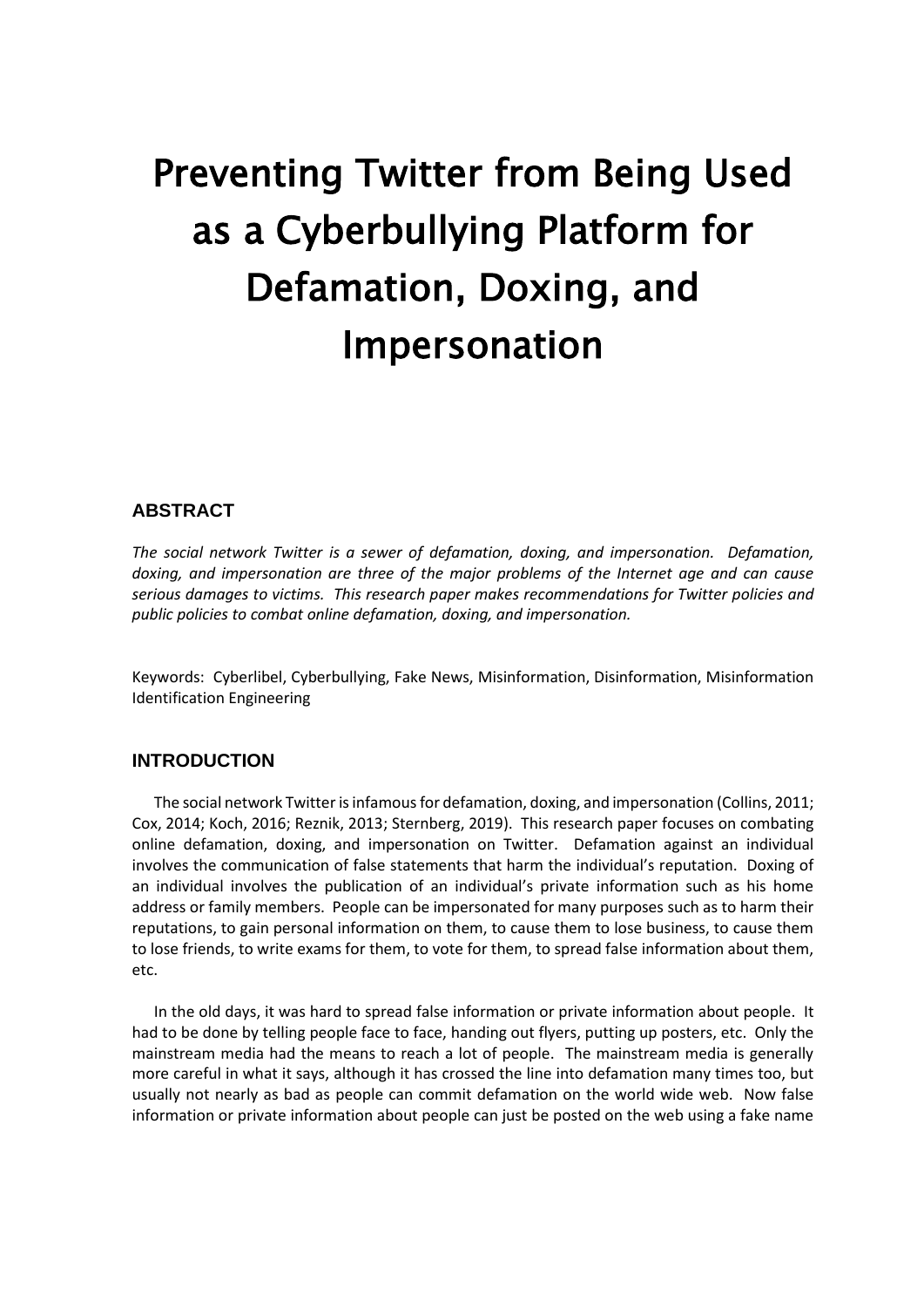for the world to see (Banerjee & Chua, 2019; Chiluwa, 2019; Hage et al., 2020; Pal & Banerjee, 2019; Reynard, 2019; Solo, 2019a, 2019b, 2019c). Defamation, doxing, and impersonation on the web are three of the major new problems of the information age.

Social networks like Facebook and Twitter are frequently used to spread defamatory information. New software can be used to detect cyberbullying on social networks (Balakrishnan et al., 2019). Fake news, which is used to spread disinformation or defamatory information, is a growing problem (Adikpo, 2019; Assay, 2019; Bradshaw & Howard, 2019; Çomlekci, 2020; Dale, 2019; Delellis & Rubin, 2020; Grazulis & Rogers, 2019; Guadagno & Guttieri, 2019; Mach, 2019; Ottonicar, 2020; Rezayi et al., 2018; Stengel, 2019; Watts, 2018). Fake news and defamation on Twitter are frequently used to attack politicians, an unethical type of network politics (Solo & Bishop, 2011, 2014, 2016, 2017). The development of spambots to spread disinformation on politics is an unethical form of political engineering or computational politics (Solo, 2011, 2014, 2017, 2019d). Twitter policies need to be updated as recommended in this research paper to stop defamation, doxing, and impersonation. Also, as recommended in this research paper, laws need to be updated for fighting online defamation, doxing, and impersonation.

Internet defamation, inter alia, severely harms people's reputations; prevents them from getting gainful employment; ruins romantic relationships; causes depression, anxiety, and distress; causes mental health problems, etc. Internet doxing, inter alia, endangers people; causes depression, anxiety, and distress; causes mental health problems; etc. Internet impersonation, inter alia, severely harms people's reputations; prevents them from getting gainful employment; ruins romantic relationships; causes depression, anxiety, and distress; causes mental health problems, etc.

Most private employers these days do web searches on prospective employees to see what turns up. If they have a bunch of people applying for one position, as is usually the case, they aren't going to risk selecting the candidate with a bunch of injurious claims about him on the web whether or not they can determine if it's true.

Humans have a hard time distinguishing between true and false information (Kaufman, 2018; Marsh et al., 2016; Vosoughi et al., 2018). Andrew Butler, an associate professor of psychological and brain sciences at Washington University in St. Louis, said, "Even when people have knowledge that directly contradicts false information, they fail to detect that it is false information (Kaufman, 2018)." Furthermore, humans are predisposed to believing false information. Butler said, "People have a bias to assume truth (Kaufman, 2018)." A research study found that Twitter users are twice as likely to repost fake news as they are to repost real news (Kaufman, 2018; Vosoughi et al., 2018).

The civil remedies for dealing with defamation or doxing are extremely inadequate. Lawyer fees for a defamation or doxing claim in the United States are typically in the range of \$30,000 USD or more. The vast majority of defamation or doxing victims can't afford the legal costs. A civil lawyer with expertise in defamation law said that he got inquiries from a bunch of people defamed on an online hate group, but none could afford to retain him. Most lawyers charge more than this lawyer who has been practicing for a few years. When someone is defamed or doxed on the web, the defamation or doxing typically remains on the Internet until a civil court judgment is obtained and this usually takes years. In the mean time, the victim continues to accumulate all kinds of damages. The author of this research paper has seen people being defamed and doxed on the web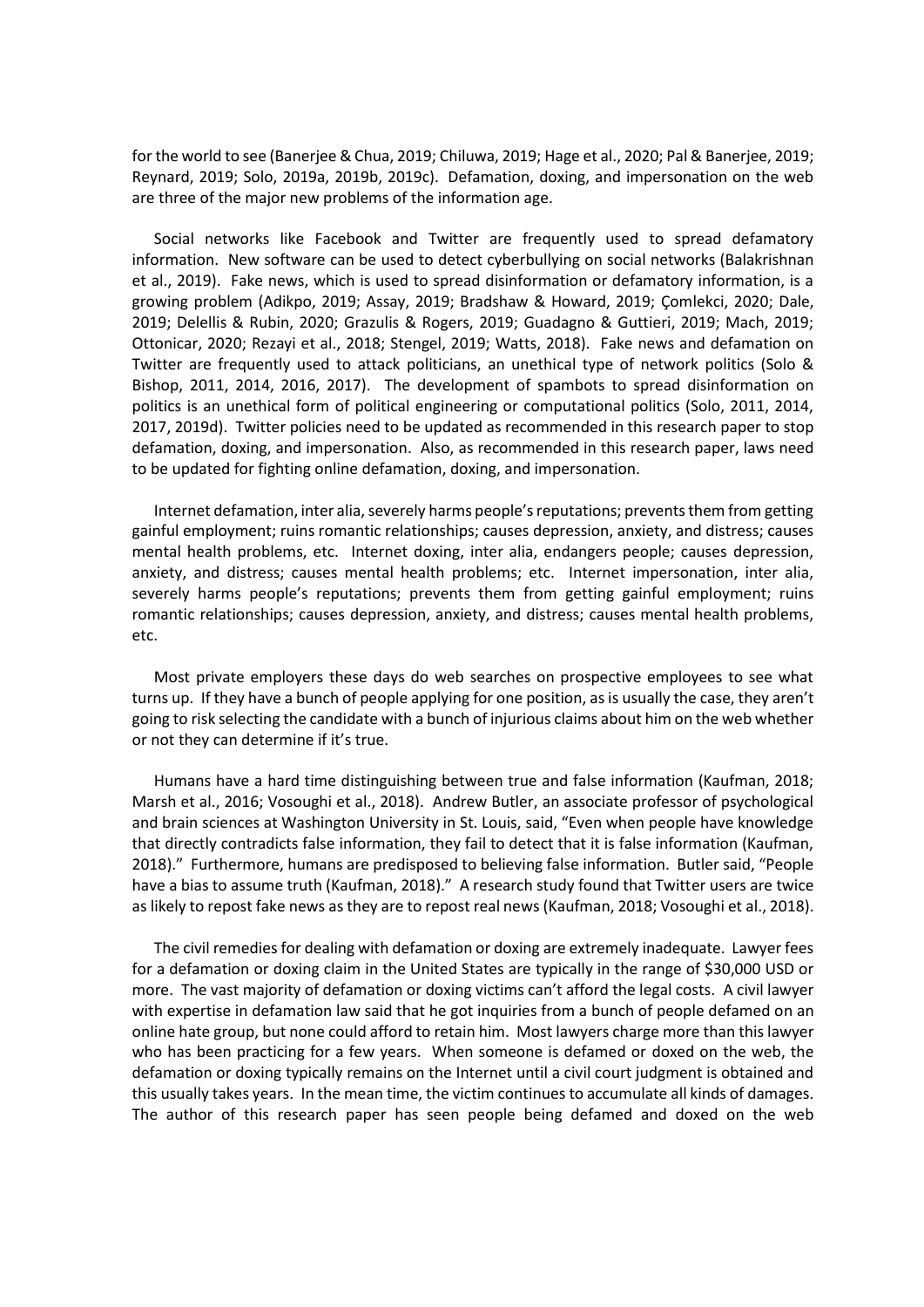contemplate criminal violence as the only means they have to get the defamation and doxing removed.

Entrepreneur Elon Musk is currently negotiating a purchase of Twitter. He has indicated that he is interested in name authentication for users and protecting freedom of speech. Name authentication is a good idea, but freedom of speech was never meant to protect defamation and has never protected defamation. People don't have the right to go around falsely claiming someone is a prostitute or pedophile, but these are the kinds of false statements that one can regularly see on social networks like Twitter. Musk has been sued for alleged defamation on Twitter (Lee, 2019). He has also complained about alleged false statements against him on Twitter (Holdme, 2022).

## **RECOMMENDATIONS FOR TWITTER POLICIES**

Following are recommendations for responsible Twitter policies to prevent and fight defamation, doxing, and impersonation:

- 1. Twitter must require users to provide proof of their real names either by providing identification or by making a payment with a credit card or bank card. These websites should not allow anonymous payments with cryptocurrency. This will prevent most cases of defamation, doxing, and impersonation.
- 2. Twitter must require users to provide proof of their addresses either by providing identification or by making a payment with a credit card or bank card. Users should be required to provide addresses where they can be served with civil claims, subpoenas, search warrants, etc. for content on their profiles. This information may be required by law enforcement or people suing for defamation, doxing, or impersonation and must be turned over with search warrants or subpoenas.
- 3. Twitter should record the IP addresses of its website users for five years. For each post made on an online forum, Twitter should record the IP address of the individual who made the post and should be required to store this information for five years. This information may be required by law enforcement or people suing for defamation, doxing, or impersonation and must be turned over with search warrants or subpoenas.
- 4. Twitter should not allow so-called parody profiles because these are frequently used for defamation, doxing, and impersonation. Unknown people made numerous parody accounts on Twitter to attack a mayoral candidate in Regina, Saskatchewan, Canada. These parody accounts had a lot of disinformation on the candidate.
- 5. Twitter should block search engines from indexing user posts on its website. This can easily be done with a noindex metatag on each webpage with a user post.
- 6. Twitter should block web archiving systems and search engines from archiving user posts on its website. This can easily be done with noarchive and nosnippet metatags on each webpage with a user post.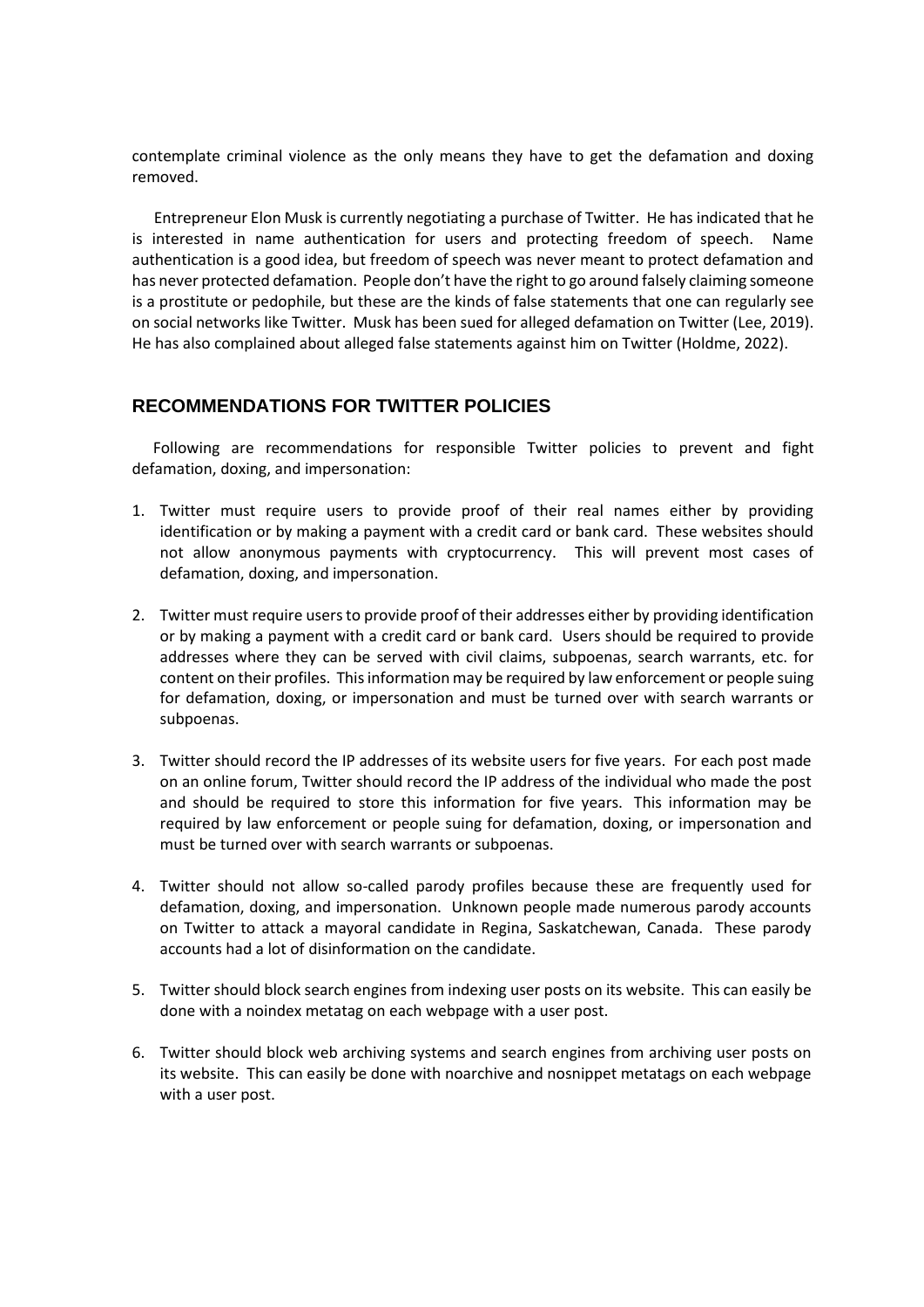- 7. If someone complains about defamation on Twitter and Twitter system administrators can't verify that it's not defamatory, Twitter system administrators should remove that content.
- 8. If someone complains about doxing on a Twitter, Twitter system administrators should remove that content.
- 9. If someone complains about impersonation on Twitter and Twitter doesn't have an identity verification system, then Twitter system administrators should remove that content.

# **PUBLIC POLICIES FOR FIGHTING ONLINE DEFAMATION, DOXING, AND IMPERSONATION**

Laws and public policies need to be updated to deal with online defamation, doxing, and impersonation in the information age. The author of this research paper previously made 12 recommendations for public policies to effectively combat online defamation, doxing, and impersonation (Solo, 2019a; Solo, 2019b; Solo, 2019c; Solo, 2020):

- 1. Criminal laws for defamation need to be enforced. These laws are rarely enforced in the U.S. and Canada.
- 2. Defamation should be a criminal offense in every country.
- 3. Impersonation should be a criminal offense in every country.
- 4. Online posting of a person's home address without permission should be a crime. This leads people with adversaries to fear for the safety of themselves and their families and their property.
- 5. Small claims courts must be equipped to deal with defamation, doxing, and impersonation lawsuits and must be able to order preliminary and permanent injunctions. Most victims do not have the expertise for pro se legal representation in higher courts and can't afford the costs of lawyers to represent them in higher courts.
- 6. Every website owner should be required to record the IP addresses of its website users for five years. For each post made on an online forum, the website owner should be required to record the IP address of the individual who made the post and should be required to store this information for five years. This information may be required by law enforcement or people suing for defamation, doxing, or impersonation and must be turned over with search warrants or subpoenas.
- 7. No website owner should be able to hide her identity in a domain name registration. Every website owner should be required to provide an address in a domain name registration where he can be served with civil claims, subpoenas, search warrants, etc. for content on the website.
- 8. A website owner should be liable for defamation, doxing, or impersonation by a website user if the website owner doesn't delete the defamation, doxing, or impersonation after it's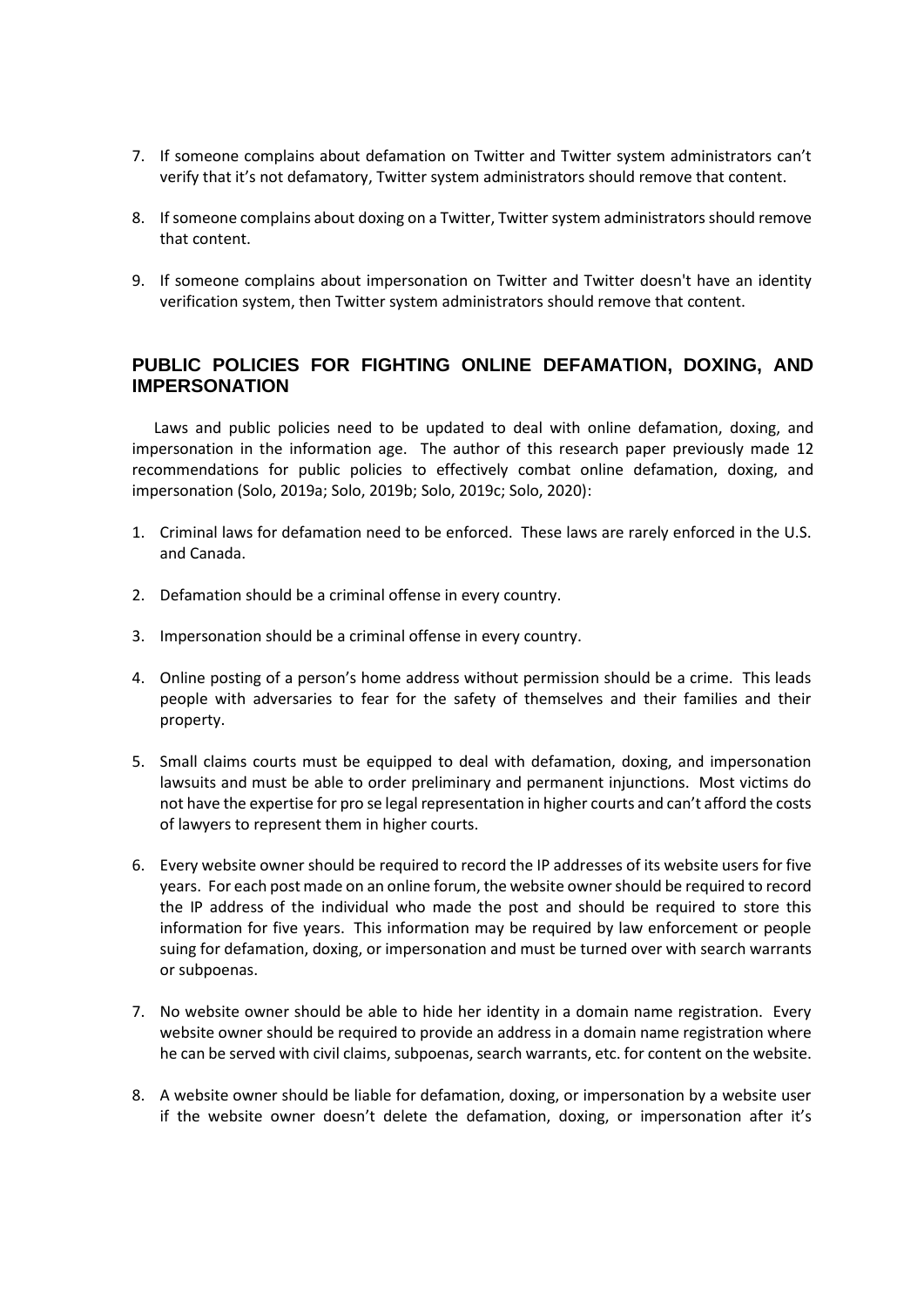complained about by the subject of the defamation, doxing, or impersonation. In the United States, courts have interpreted section 230 of the Communications Decency Act (CDA) to give website owners immunity from defamation by website users (Browne-Barbour, 2015; Communications Decency Act, 1996). In the United Kingdom, under the Defamation Act 2013, a website owner can be liable for defamation by a website user if it isn't deleted after being complained about (Defamation Act 2013, 2013).

- 9. Search engines should be stopped from indexing and displaying hyperlinks to websites notorious for defamation or doxing. There should also be public pressure on search engine companies to stop indexing and displaying hyperlinks to websites notorious for defamation or doxing.
- 10. Archiving websites including Google should be stopped from caching or archiving websites notorious for defamation or doxing. There should also be public pressure on archiving website companies to stop caching or archiving websites notorious for defamation or doxing. If disinformation is removed from a website, it will still appear in search engine caches until they are updated. If a webpage is changed or taken down, archiving websites shouldn't be making old information available to the public.
- 11. Search engines should be required to follow injunctions to remove hyperlinks to defamation, doxing, or impersonation on third party websites as well snippets of defamation, doxing, or impersonation on third party websites from search engine return pages.
- 12. Foreign defamation, doxing, or impersonation judgments must be enforceable in the U.S. It would be impossible for a middle class or poor person in a developing country who is being defamed, doxed, or impersonated on an American website to afford a lawyer in the U.S. to handle a civil claim. People should be able to sue for defamation, doxing, or impersonation in their own countries and get defamation, doxing, or impersonation judgments enforced in the U.S. A defamation judgment in one country should be enforceable in all other countries.

#### **CONCLUSION**

Online defamation, doxing, and impersonation are three of the major problems of the information age. Twitter needs to reform its policies as described in this research paper. Also, the laws and public policies need to be updated as described in this research paper.

Also, the public needs to be better educated on how to fight back against these problems. The author of this research paper previously made recommendations on educating the public to combat online defamation, doxing, and impersonation (Solo, 2021).

New research and development fields are needed to develop algorithms and software that can find, flag, or remove misinformation and disinformation. The author of this research paper previously proposed a field called *misinformation identification engineering* (Solo,, 2021) to develop algorithms and software to find, flag, or remove misinformation and disinformation on websites and in other documents.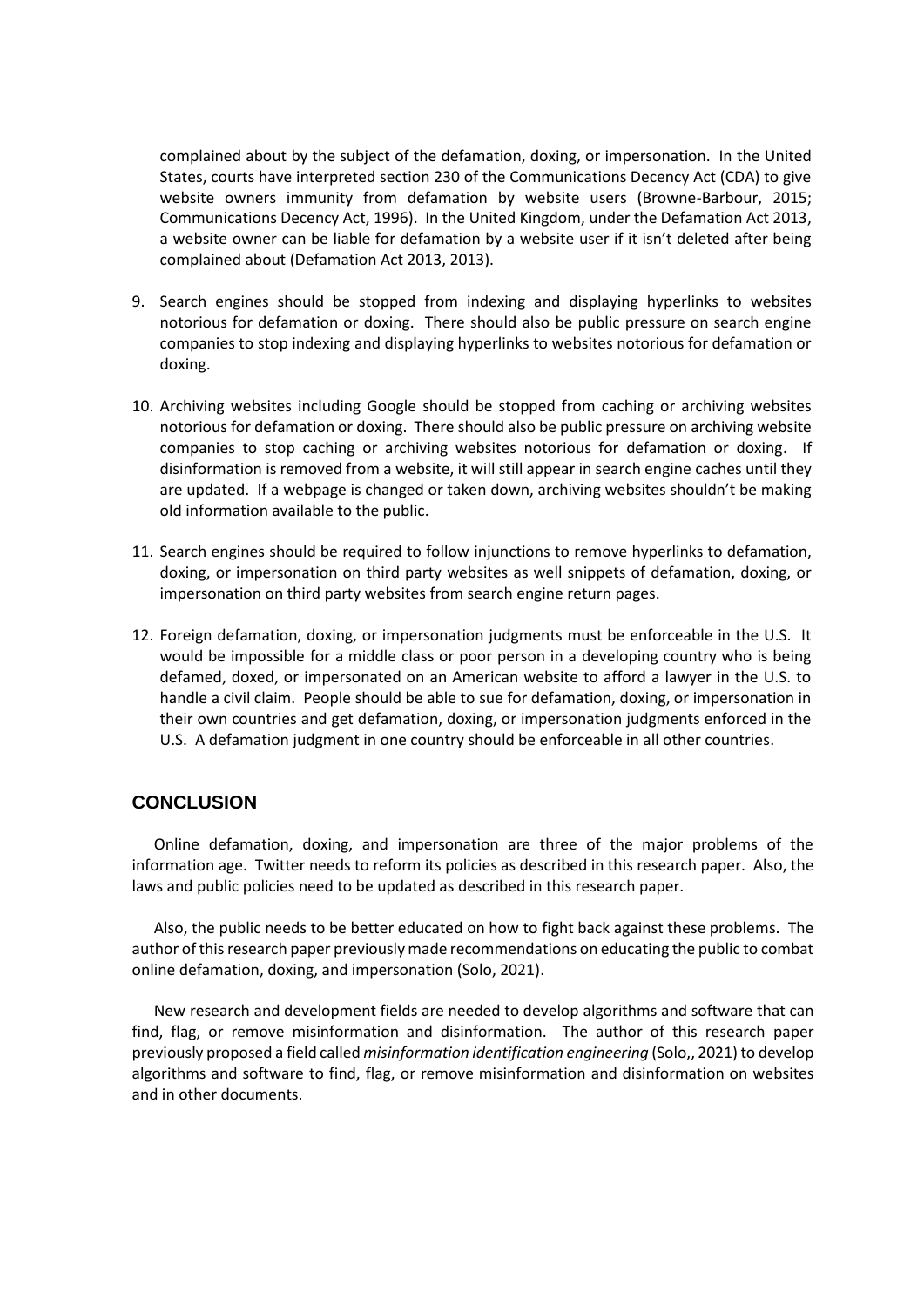### **REFERENCES**

Adikpo, J. A. (2019). Fake Online News: Rethinking News Credibility for the Changing Media Environment. In I. E. Chiluwa & S. A. Samoilenko (Eds.), *Handbook of Research on Deception, Fake News, and Misinformation Online* (pp. 152-166). IGI Global. URL: https://www.igiglobal.com/chapter/fake-online-news/230752

Assay, B. E. (2019). Social Media and the Challenges of Curtailing the Spread of Fake News in Nigeria. In I. E. Chiluwa & S. A. Samoilenko (Eds.), *Handbook of Research on Deception, Fake News, and Misinformation Online* (pp. 226-263). IGI Global. URL: https://www.igiglobal.com/chapter/social-media-and-the-challenges-of-curtailing-the-spread-of-fake-news-innigeria/230756

Balakrishnan, V., Khan, S., Fernandez, T., & Arabnia, H. R. (2019). Cyberbullying Detection on Twitter Using Big Five and Dark Triad Features. *Elsevier Journal of Personality and Individual Differences* (The Official Journal of the International Society for the Study of Individual Differences (ISSID)), *141,* 252-257. URL: https://www.sciencedirect.com/science/article/pii/S0191886919300364

Banerjee, S., & Chua, A. Y. K. (2019). Toward a Theoretical Model of Authentic and Fake User-Generated Online Reviews. In I. E. Chiluwa & S. A. Samoilenko (Eds.), *Handbook of Research on Deception, Fake News, and Misinformation Online* (pp. 104-120). IGI Global. URL: https://www.igiglobal.com/chapter/toward-a-theoretical-model-of-authentic-and-fake-user-generated-onlinereviews/230748

Bradshaw, S., & Howard, P. N. (2019). *The Global Disinformation Order: 2019 Global Inventory of Organised Social Media Manipulation.* Computational Propaganda Research Project. Oxford Internet Institute, University of Oxford. URL: https://comprop.oii.ox.ac.uk/wpcontent/uploads/sites/93/2019/09/CyberTroop-Report19.pdf

Browne-Barbour, V. S. (2015). Losing Their Licence to Libel: Revisiting § 230 Immunity. *Berkeley Technology Law Journal, 30*(2), 1505-1560. URL: https://btlj.org/data/articles2015/vol30/30\_2/1505-1560\_Browne%20Barbour.pdf

Chiluwa, I. E., & Samoilenko, S. A. (Eds.). (2019). *Handbook of Research on Deception, Fake News, and Misinformation Online*. IGI Global. URL: https://www.igi-global.com/book/handbookresearch-deception-fake-news/218293

Collins, M. (2011). *The Law of Defamation and the Internet, Third Edition.* Oxford University Press.

Comlekci, M. F. (2020). Combating Fake News Online: Turkish Fact-Checking Services. In K. Dalkir & R. Katz (Eds.), *Navigating Fake News, Alternative Facts, and Misinformation in a Post-Truth World*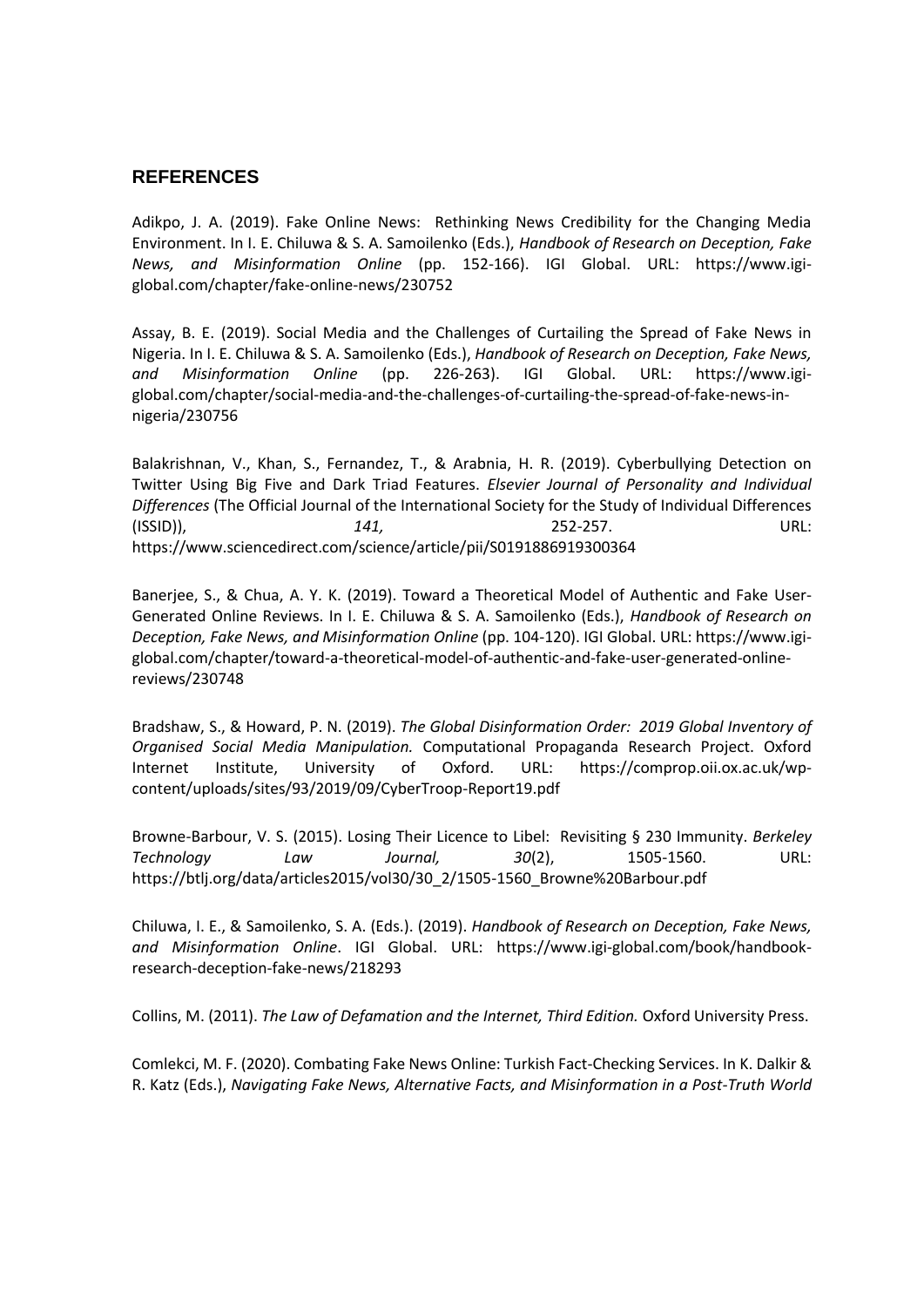(pp. 273-289). IGI Global. URL: https://www.igi-global.com/chapter/combating-fake-newsonline/249516

*Communications Decency Act,* United States, [47 U.S.C.](https://en.wikipedia.org/wiki/Title_47_of_the_United_States_Code) § [230.](https://www.law.cornell.edu/uscode/text/47/230) (1996). URL: https://uscode.house.gov/view.xhtml?req=communications+decency+act+section+230

Cox, C. (2014). Protecting Victims of Cyberstalking, Cyberharassment, and Online Impersonation through Prosecutions and Effective Laws. *Jurimetrics, 54*(3), 277-302. URL: https://www.jstor.org/stable/24395601?seq=1#page\_scan\_tab\_contents

Dale, T. (2019). The Fundamental Roles of Technology in the Spread of Fake News. In I. E. Chiluwa & S. A. Samoilenko (Eds.), *Handbook of Research on Deception, Fake News, and Misinformation Online* (pp. 122-137). IGI Global. URL: https://www.igi-global.com/chapter/the-fundamental-rolesof-technology-in-the-spread-of-fake-news/230750

Dalkir, K., & Katz, R. (Eds.) (2020). *Navigating Fake News, Alternative Facts, and Misinformation in a Post-Truth World.* IGI Global. URL: https://www.igi-global.com/book/navigating-fake-newsalternative-facts/236998

*Defamation Act 2013,* United Kingdom. (2013). URL: http://www.legislation.gov.uk/ukpga/2013/26

Delellis, N. S., & Rubin, V. L. (2020). 'Fake News' in the Context of Information Literacy: A Canadian Case Study. In K. Dalkir & R. Katz (Eds.), *Navigating Fake News, Alternative Facts, and Misinformation in a Post-Truth World* (pp. 89-115). IGI Global. URL: https://www.igiglobal.com/chapter/fake-news-in-the-context-of-information-literacy/249504

Grazulis, A., & Rogers, R. (2019). Ridiculous and Untrue—FAKE NEWS!": The Impact of Labeling Fake News. In I. E. Chiluwa & S. A. Samoilenko (Eds.), *Handbook of Research on Deception, Fake News, and Misinformation Online* (pp. 138-151). IGI Global. URL: https://www.igiglobal.com/chapter/ridiculous-and-untrue--fake-news/230751

Guadagno, R. E., & Guttieri, K. (2019). Fake News and Information Warfare: An Examination of the Political and Psychological Processes from the Digital Sphere to the Real World. In I. E. Chiluwa & S. A. Samoilenko (Eds.), *Handbook of Research on Deception, Fake News, and Misinformation Online* (pp. 167-191). IGI Global. URL: https://www.igi-global.com/chapter/fake-news-andinformation-warfare/230753

Hage, H., Aimeur, E., & Guedid, A. (2020). Understanding the Landscape of Online Deception. In K. Dalkir & R. Katz (Eds.), Navigating Fake News, Alternative Facts, and Misinformation in a Post-Truth World (pp. 290-317). IGI Global. URL: https://www.igi-global.com/book/navigating-fake-newsalternative-facts/236998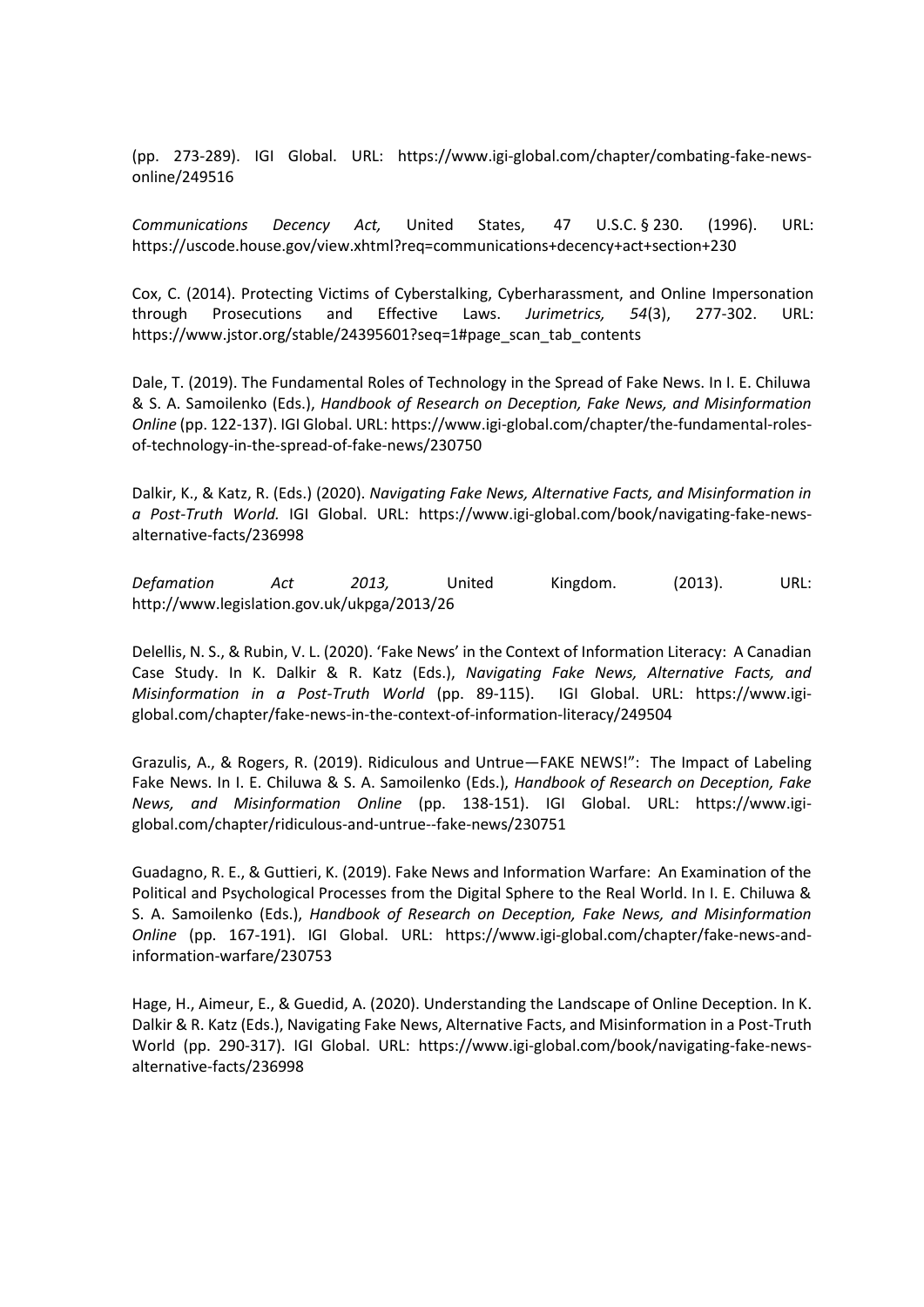Holdme, A. (2022, May 6). Did Sky Ferreira turn down a date with Elon Musk? Dazed Media. URL: https://www.dazeddigital.com/life-culture/article/56052/1/did-sky-ferreira-say-turn-down-adate-with-elon-musk

Kaufman, M. (2018). March 8. Twitter users are twice as likely to retweet fake news stories than authentic ones. *Mashable.* URL: https://mashable.com/2018/03/08/twitter-users-retweet-fakenews-study/

Koch, C. M. (2016). To Catch a Catfish: A Statutory Solution for Victims of Online Impersonation. *University of Colorado Law Review, 88*(1). URL: http://lawreview.colorado.edu/wpcontent/uploads/2017/01/12.-88.1-Koch\_FinalRevised.pdf

Lee, D. (2019, December 6). Elon Musk wins defamation case over 'pedo guy' tweet about caver. BBC News. URL: https://www.bbc.com/news/world-us-canada-50695593

Mach, L. T. (2019). The Rise of Professional Facebook Content Generators in Vietnam: A Fake News Campaign against the Betibuti Founder. In I. E. Chiluwa & S. A. Samoilenko (Eds.), *Handbook of Research on Deception, Fake News, and Misinformation Online* (pp. 209-225). IGI Global. URL: https://www.igi-global.com/chapter/the-rise-of-professional-facebook-content-generators-invietnam/230755

Marsh, E. J., Cantor, A. D., & Brashier, N. M. (2016). Believing that Humans Swallow Spiders in Their Sleep: False Beliefs as Side Effects of the Processes that Support Accurate Knowledge. *Psychology of Learning and Motivation, 64,* 93-132. URL: https://www.sciencedirect.com/science/article/pii/S0079742115000341

Moura, M. A., & de Paula, L. T. (2020). Cognitive Authority, Accountability, and the Anatomy of Lies: Experiments to Detect Fake News in Digital Environments. In K. Dalkir & R. Katz (Eds.), *Navigating Fake News, Alternative Facts, and Misinformation in a Post-Truth World* (pp. 259-272). IGI Global. URL: https://www.igi-global.com/chapter/cognitive-authority-accountability-and-the-anatomyof-lies/249515

Nielsen, G. (2020). Populism, Fake News, and the Flight from Democracy. In K. Dalkir & R. Katz (Eds.), *Navigating Fake News, Alternative Facts, and Misinformation in a Post-Truth World* (pp. 238- 257). IGI Global. URL: https://www.igi-global.com/chapter/populism-fake-news-and-the-flightfrom-democracy/249513

Ottonicar, S. L. C. (2020). Brazilian Policy and Actions to Fight Against Fake News: A Discussion Focused on Critical Literacy. In K. Dalkir & R. Katz (Eds.), *Navigating Fake News, Alternative Facts, and Misinformation in a Post-Truth World* (pp. 204-221). IGI Global. URL: https://www.igiglobal.com/chapter/brazilian-policy-and-actions-to-fight-against-fake-news/249511

Pal, A., & Banerjee, S. (2019). Understanding Online Falsehood from the Perspective of Social Problem. In I. E. Chiluwa & S. A. Samoilenko (Eds.), *Handbook of Research on Deception, Fake News,*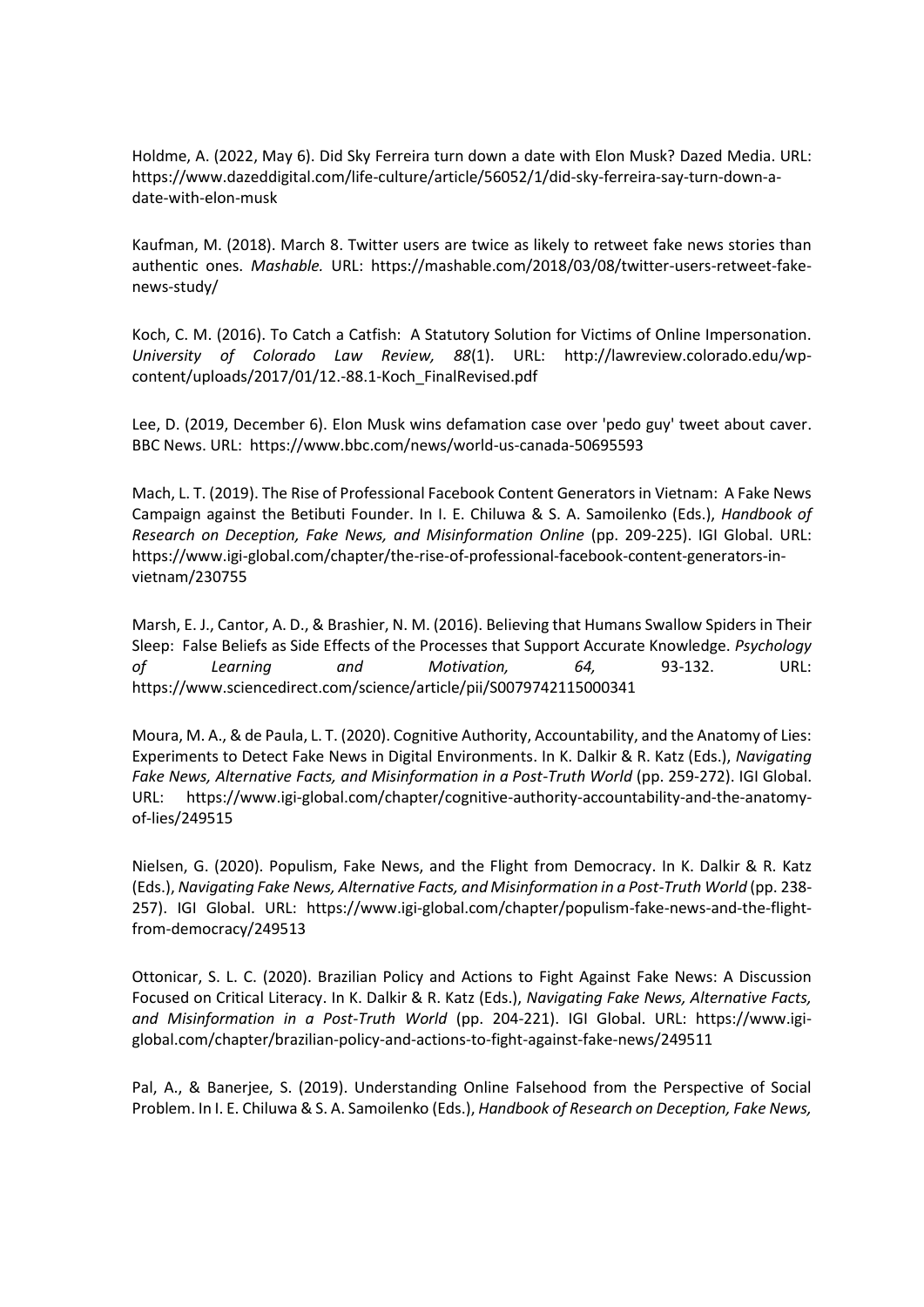*and Misinformation Online* (pp. 1-17). IGI Global. URL: https://www.igiglobal.com/chapter/understanding-online-falsehood-from-the-perspective-of-socialproblem/230742

Reynard, L. J. (2019). Troll Farm: Anonymity as a Weapon for Online Character Assassination. In I. E. Chiluwa (Ed.), *Handbook of Research on Deception, Fake News, and Misinformation Online* (pp. 392-419). IGI Global. URL: https://www.igi-global.com/chapter/troll-farm/230765

Rezayi, S., Balakrishnan, V., Arabnia, S., & Arabnia, H. R. (2018). Fake News and Cyberbullying in the Modern Era. *Proceedings of the International Conference on Computational Science and Computational Intelligence* (*CSCI 2018*)*.* IEEE CPS. URL: https://ieeexplore.ieee.org/document/8947876

Reznik, M. (2013). Identity Theft on Social Networking Sites: Developing Issues of Internet Impersonation. *Touro Law Review, 29*(2), article 12. URL: https://digitalcommons.tourolaw.edu/cgi/viewcontent.cgi?article=1472&context=lawreview

Solo, A. M. G., & Bishop, J. (2011). The New Field of Network Politics. *Proceedings of the 2011 International Conference on e-Learning, e-Business, Enterprise Information Systems, and e-Government* (*EEE'11*). URL: http://worldcomp-proceedings.com/proc/p2011/EEE5223.pdf

Solo, A. M. G., & Bishop, J. (2014). Conceptualizing Network Politics following the Arab Spring. In A. M. G. Solo (Ed.), *Handbook of Research on Political Activism in the Information Age* (pp. 231-239). IGI Global. URL: http://www.igi-global.com/chapter/conceptualizing-network-politics-followingthe-arab-spring/110681

Solo, A. M. G., & Bishop, J. (2016). Network Politics and the Arab Spring. *International Journal of Civic Engagement and Social Change* (*IJCESC*)*, 3(*1), 23-27. URL: http://www.igiglobal.com/article/network-politics-and-the-arab-spring/149855

Solo, A. M. G., & Bishop, J. (2017). Conceptualizing Network Politics following the Arab Spring: An African Perspective. In J. Bishop (Ed.), *The Digital Media Reader* (pp. 205-212). Crocels Press.

Solo, A. M. G. (2011). The New Fields of Public Policy Engineering, Political Engineering, Computational Public Policy, and Computational Politics. *Proceedings of the 2011 International Conference on e-Learning, e-Business, Enterprise Information Systems, and e-Government* (*EEE'11*). URL: http://worldcomp-proceedings.com/proc/p2011/EEE5211.pdf

Solo, A. M. G. (2014). The New Interdisciplinary Fields of Political Engineering and Computational Politics. In A. M. G. Solo (Ed.), *Political Campaigning in the Information Age* (pp. 226-232)*.* IGI Global. URL: https://www.igi-global.com/chapter/the-new-interdisciplinary-fields-of-politicalengineering-and-computational-politics/109123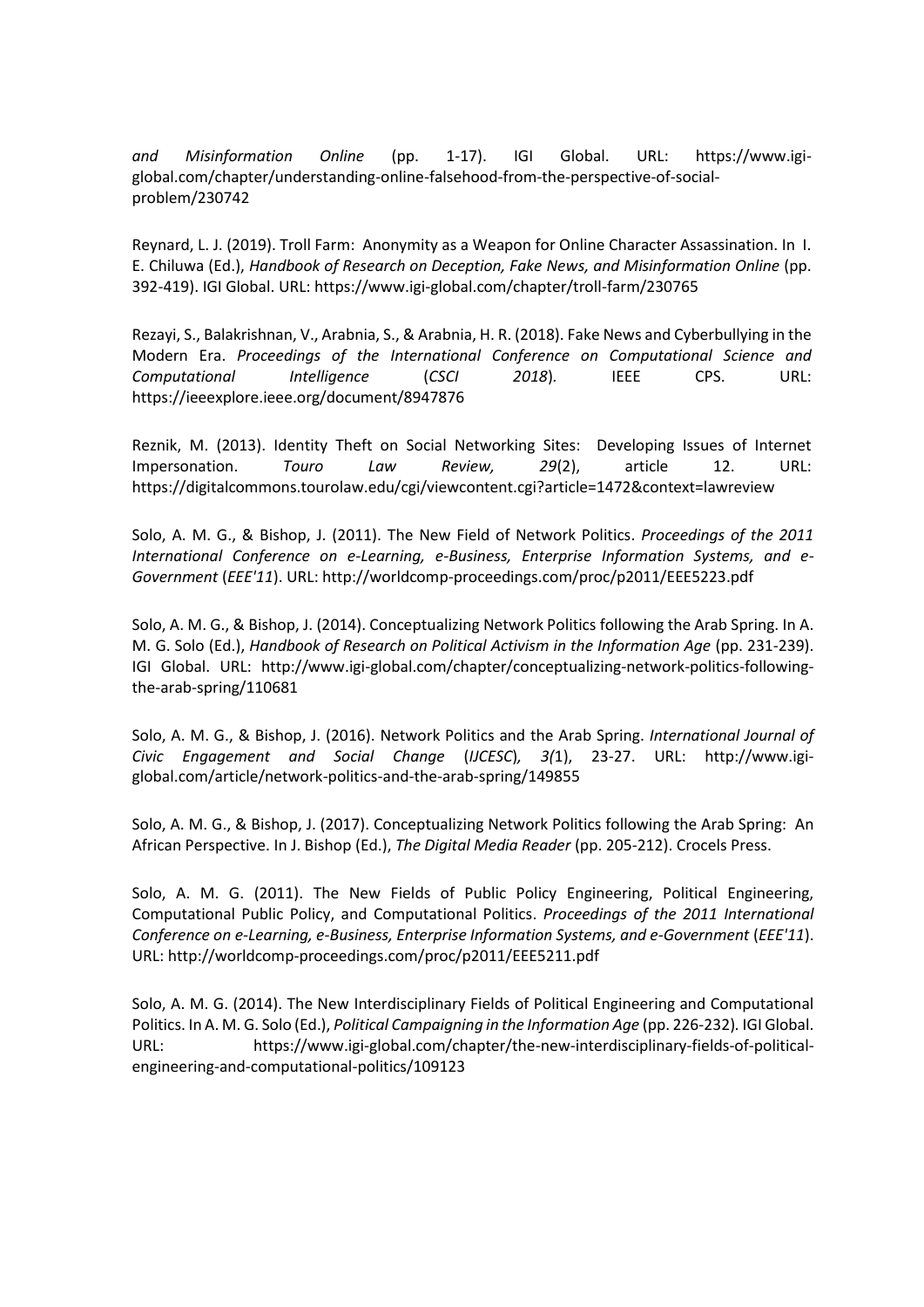Solo, A. M. G. (2017). An Overview of the New Interdisciplinary Fields of Political Engineering and Computational Politics for the Next Frontier in Politics. *Proceedings of the 2017 International Conference on Computational Science and Computational Intelligence* (*CSCI'17*). URL: https://ieeexplore.ieee.org/document/8561084

Solo, A. M. G. (2019a). *Brief on Effectively Combatting Cyberbullying and Cyberlibel by Online Hate Groups for the Study on Online Hate of the Standing Committee on Justice and Human Rights for the House of Commons of Canada.* Standing Committee on Justice and Human Rights, House of Commons of Canada. URL : https://www.ourcommons.ca/Content/Committee/421/JUST/Brief/BR10520155/brexternal/SoloAMG-e.pdf

Solo, A. M. G. (2019b). *Mémoire sur la lutte efficace contre les actes de cyberintimidation et de diffamation en ligne commis par des groupes haineux présenté au Comité permanent de la justice et des droits de la personne de la Chambre des communes du Canada dans le cadre de son étude sur la haine en ligne.* Standing Committee on Justice and Human Rights, House of Commons of Canada. URL:

https://www.noscommunes.ca/Content/Committee/421/JUST/Brief/BR10520155/brexternal/SoloAMG-10061182-f.pdf

Solo, A. M. G. (2019c). Combating Online Defamation and Doxing in the United States. *Proceedings of the 2019 International Conference on Internet Computing and Internet of Things* (*ICOMP'19*). URL: https://csce.ucmss.com/cr/books/2019/LFS/CSREA2019/ICM3560.pdf

Solo, A. M. G. (2019d). The Interdisciplinary Fields of Political Engineering, Public Policy Engineering, Computational Politics, and Computational Public Policy. In A. M. G. Solo (Ed.), *Handbook of Research on Politics in the Computer Age.* IGI Global. URL: https://www.igiglobal.com/book/handbook-research-politics-computer-age/228093

Solo, A. M. G. (2020). Fighting Online Defamation, Doxing, and Impersonation. *Proceedings of the International Conferences: Internet Technologies & Society and Sustainability, Technology and Education 2020*. URL: http://www.iadisportal.org/digital-library/fighting-online-defamationdoxing-and-impersonation

Solo, A. M. G. (2021). Educating the Public to Combat Online Defamation, Doxing, and Impersonation. In A. M. G. Solo (Ed.), *Cases on Technologies in Education from Classroom 2.0 to Society 5.0.* IGI Global. URL: https://www.igi-global.com/chapter/educating-the-public-to-combatonline-defamation-doxing-and-impersonation/289193

Stengel, R. (2019). *Information Wars: How We Lost the Global Battle Against Disinformation and What We Can Do About It.* Grove Press.

Sternberg, P. M. (2019). *The Guide to Internet Defamation and Website Removal.* AuthorHouse.